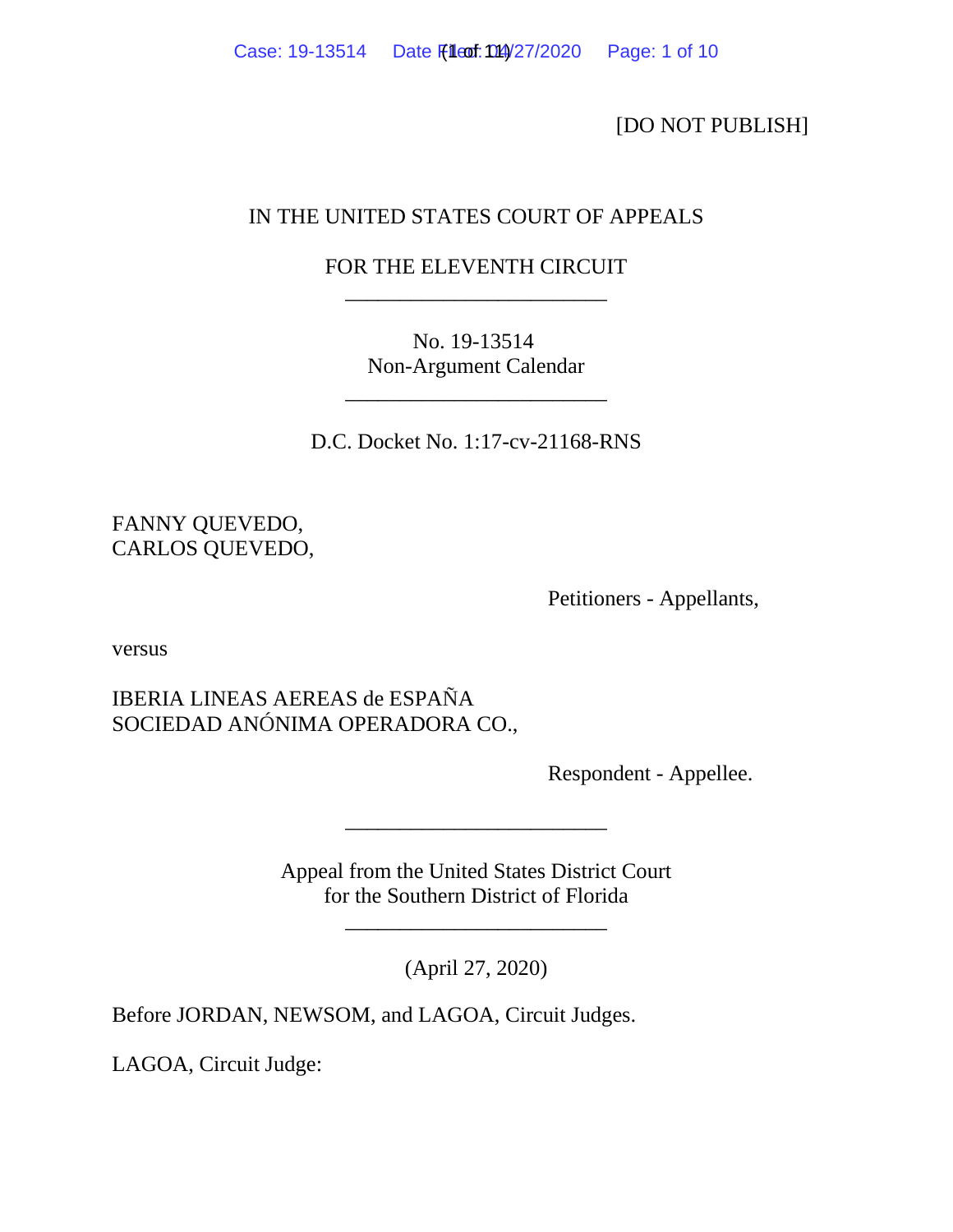Fanny Quevedo ("Quevedo") appeals the district court's denial of her motion for new trial. For the reasons set forth below, we affirm.

## **I. FACTUAL AND PROCEDURAL HISTORY**

In May 2015, Quevedo, a septuagenarian from Miami, Florida, made plans to visit the Shroud of Turin in Italy by taking a commercial flight from Miami to Milan with a layover in Madrid. Unfortunately, during the first leg of Quevedo's trip, a heavy tripod fell on her pelvis, causing her significant pain. Although in pain and sleep deprived, she continued her trip, and after landing in Madrid, she boarded an Iberia Lineas Aereas de España ("Iberia") flight to Milan. The flight was scheduled to land in the Milan-Malpensa airport, with Genoa and Milan-Linate serving as alternative airports.

Although Quevedo was assigned a window seat, another traveler, Marta Lopera ("Lopera"), allowed her to sit in the aisle seat; Lopera sat in the window seat, and the middle seat remained unoccupied. Before takeoff, the Iberia flight crew provided the passengers with routine safety instructions, including an instruction to fasten their seatbelts when the captain turned on the seatbelt sign and a recommendation to keep seatbelts "fastened at all times" during the flight. Quevedo, who had previously flown a number of times, testified that she heard those instructions and understood their importance.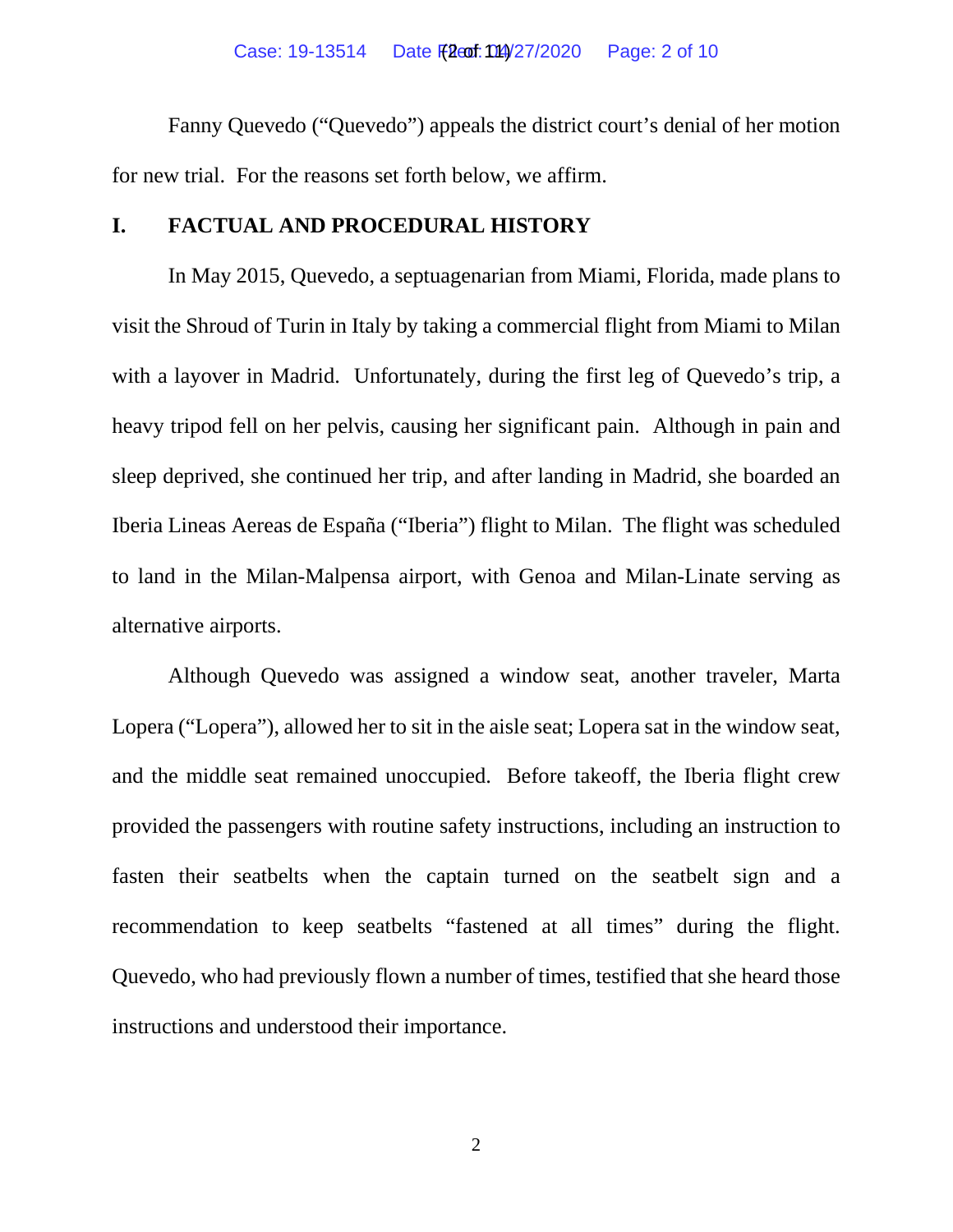### Case: 19-13514 Date Files for 104/27/2020 Page: 3 of 10

Iberia has a company policy in place to ensure that every seatbelt is fastened when the seatbelt sign is turned on and when the flight crew secures the cabin. If the flight crew cannot see a passenger's seatbelt when securing the cabin, they are required to move obscuring garments or wake up sleeping passengers. When the seatbelt sign is turned on, the flight crew, approximately every fifteen minutes, reminds passengers to have their seatbelts fastened.

Captain Angel Cereceda Daza ("Captain Cereceda"), the flight's captain, turned off the seatbelt sign after takeoff. Quevedo testified that, while the seatbelt sign was off, she unbuckled her seatbelt to allow Lopera to retrieve an item from the overhead bin.<sup>[1](#page-6-0)</sup> At this time, Quevedo was still in pain and sleep deprived from the first leg of her trip. After Lopera returned to her seat, Quevedo lifted her armrest, draped her jacket around herself, slumped toward the adjacent seat, and fell asleep.

As the plane approached the Milan-Malpensa airport, Captain Cereceda directed the flight crew to secure the cabin and ensure that the passengers' seatbelts were fastened. He then turned on the seatbelt sign. The weather around the airport quickly worsened, however, and the Milan-Malpensa airport was forced to close. The flight then entered a holding pattern near Genoa. After learning that the Genoa airport was no longer accepting traffic, Captain Cereceda diverted to Milan-Linate.

 $1$  Lopera, however, testified that she did not leave her seat during the flight.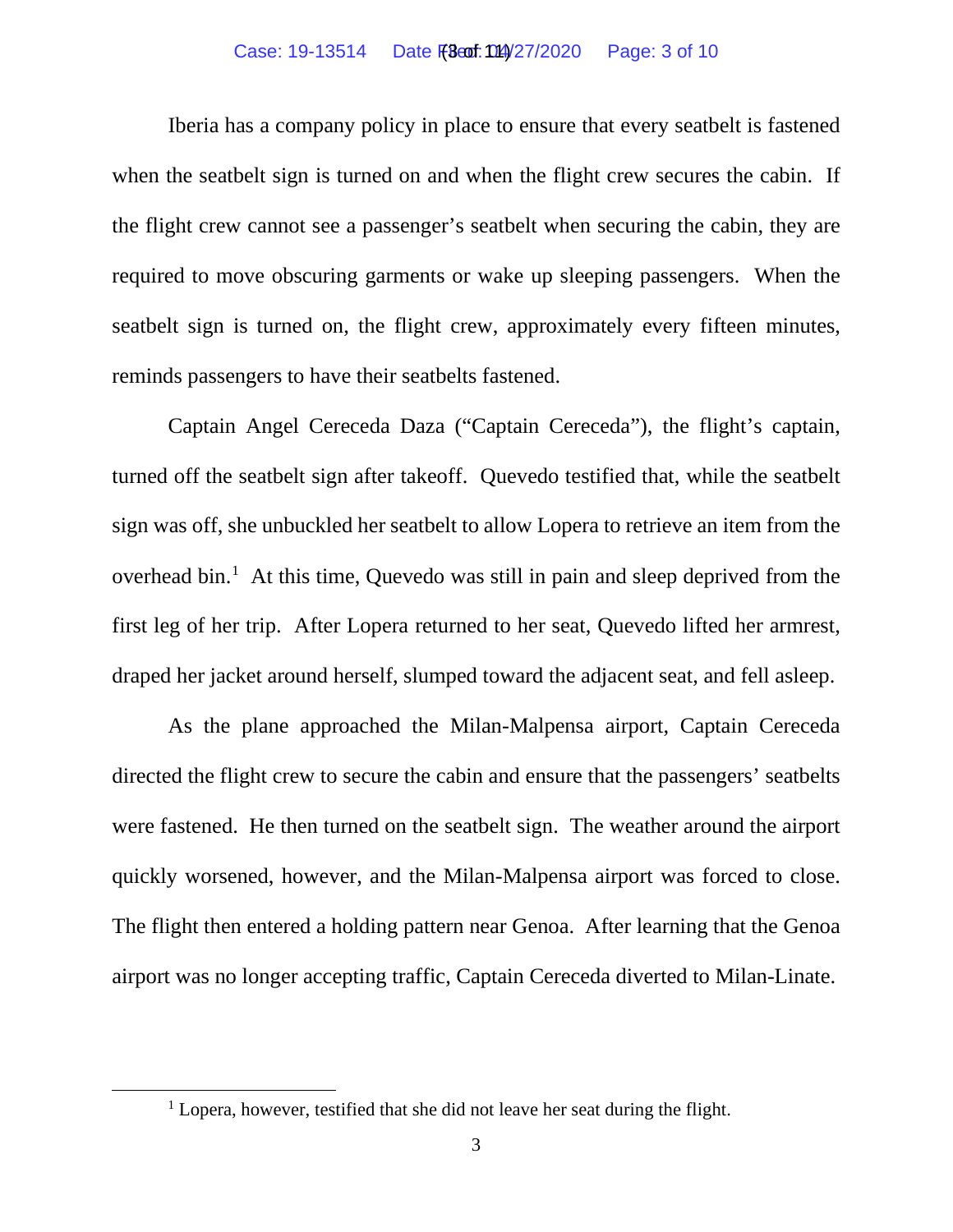### Case: 19-13514 Date File of: 014/27/2020 Page: 4 of 10

Captain Cereceda directed the flight crew to inform the passengers of the diversion. The seatbelt sign was still turned on from the approach to Milan-Malpensa. There was testimony that during the diversion, the cabin was secured twice. Flight Attendant Diego Rubio Sans ("Rubio") secured Quevedo's section of the cabin during the second inspection. According to Rubio, his row-by-row check was quick but thorough:

Our checks are very simple. This is the aisle here. Three on either side, and you go, trying to not show that you are checking. You go like this, you go smiling, you go to one row, then to the row behind it, and you turn around and you go up on the other side.

Rubio testified that when he reached Quevedo, he determined that Quevedo's seatbelt was fastened, despite her hands and jacket obstructing his view, based on how her jacket was situated and where her hands were placed. Rubio believed that since he saw that both ends of Quevedo's seatbelt were "tight" and that the buckle was in place, Quevedo's seatbelt was fastened. [2](#page-6-0)

After finishing his row-by-row check, Rubio returned to his seat, which was approximately four feet from Quevedo, and fastened his seatbelt. Immediately thereafter, the plane momentarily jolted, causing Quevedo's seatbelt to fall off her lap and dangle. Seeing this, Rubio unbuckled himself and attempted to fasten Quevedo's seatbelt.

 $2$  Another flight attendant testified that he saw Ouevedo's seatbelt was fastened. He also testified that Quevedo was sitting in the middle seat, not the aisle seat.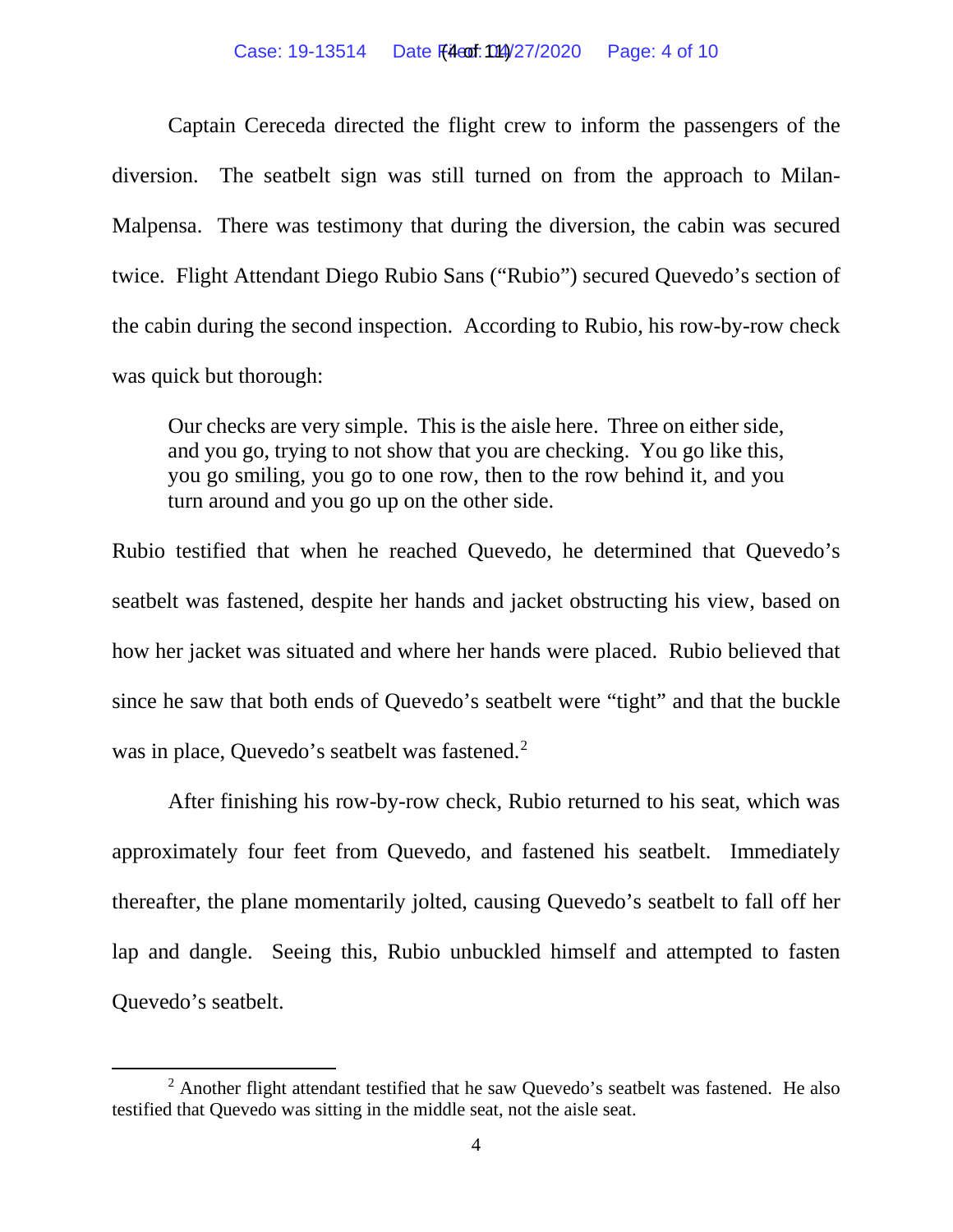### Case: 19-13514 Date File 5:04/27/2020 Page: 5 of 10

Suddenly, the airplane experienced extreme turbulence and precipitously dropped approximately 3,000 feet. Both Quevedo and Rubio hit the cabin ceiling and fell to the cabin floor two or three times. Rubio broke his ribs, and Quevedo sustained severe injuries to her back, hip, and ankle, among other injuries. Only Quevedo and Rubio were seriously injured. After the airplane landed in Milan-Linate, Quevedo received medical treatment.

Quevedo sued Iberia for damages under Article 17 of the Convention for the Unification of Certain Rules Relating to International Carriage by Air ("Montreal Convention"). S. Treaty Doc. No. 106-45, 1999 WL 33292734. Under Articles 20 and 21 of the Montreal Convention, Iberia asserted affirmative defenses of comparative negligence and to limit liability. *Id.* Ultimately, the case proceeded to trial. During the seven-day trial, Quevedo argued that Iberia negligently failed to ensure that her seatbelt was fastened and negligently diverted to Milan-Linate. Iberia argued that Quevedo herself was negligent because she failed to fasten her seatbelt before falling asleep.

The jury heard testimony from Iberia's flight crew, including Rubio and Captain Cereceda, from Quevedo, and from Captain Donald Lindberg ("Captain Lindberg"), an expert witness called by Quevedo. Captain Lindberg testified that the diversion to Milan-Linate was a mistake, as Iberia knew of the poor weather conditions in the area and should have supplied the airplane with additional fuel for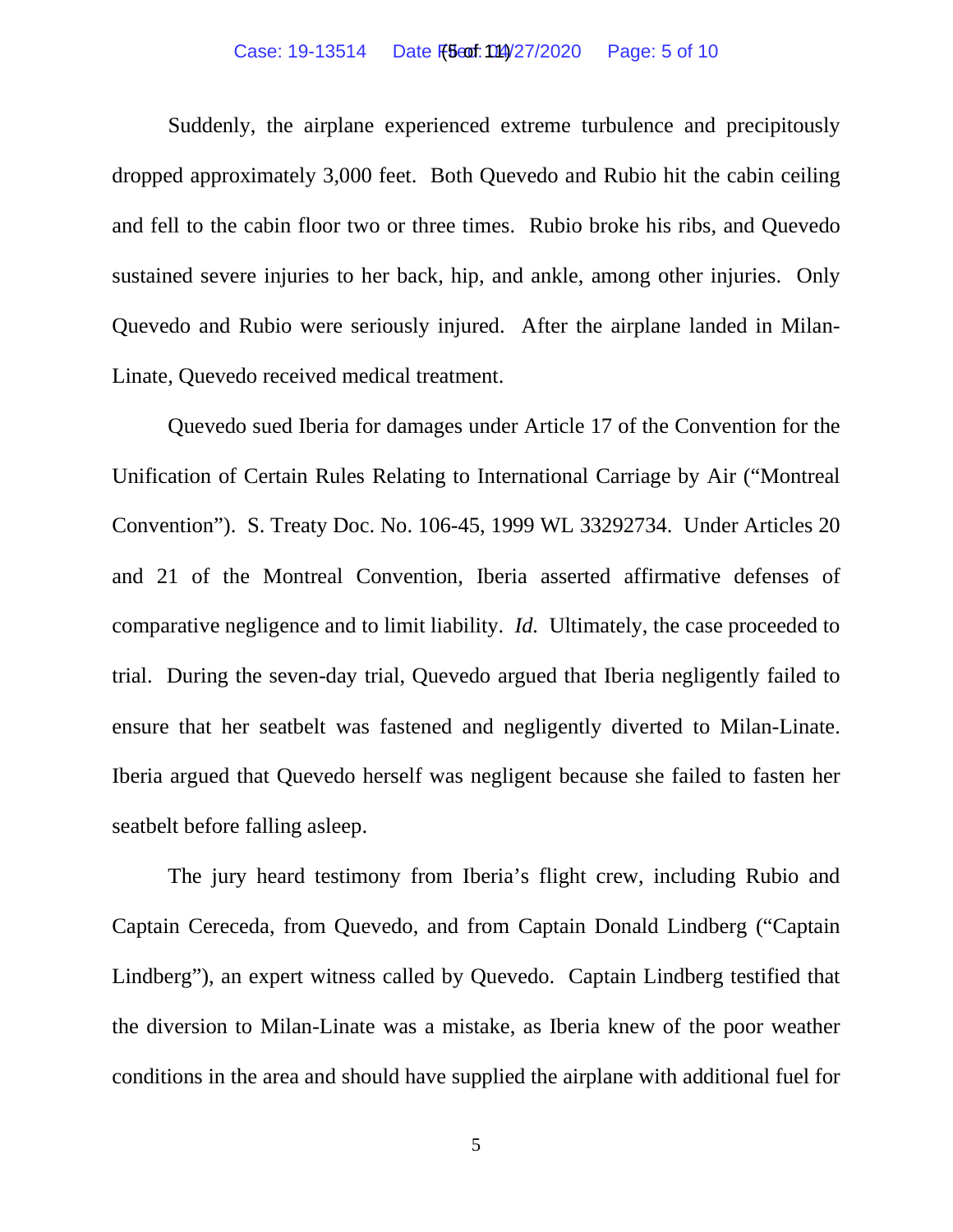the trip. Because the airplane lacked this additional fuel, Captain Lindberg asserted, the airplane was not able to land in alternative airports in the area. Captain Lindberg further testified that Captain Cereceda, in light of these conditions, should have declared a fuel emergency while in the holding pattern and landed in the Genoa airport.

Captain Cereceda disagreed with Captain Lindberg's assessment. Captain Cereceda testified that the airplane's fuel supply was above minimum requirements and that the airplane had ample fuel while in the holding pattern; therefore, he contended there was not any basis to declare a fuel emergency. Captain Cereceda also testified that he could not land at the airport in Genoa, because it was not accepting traffic, and that landing in Milan-Linate was otherwise proper. Captain Maria Teresa Lumbreras, Iberia's safety director, similarly testified that the airplane had sufficient fuel and that landing in Milan-Linate was proper.

Before the jury began deliberations, Quevedo moved for directed verdict, which the district court denied. After deliberations, the jury found that Quevedo and Iberia each were negligent but found Quevedo ninety-nine percent at fault. Quevedo moved for a judgment as a matter of law, or in the alternative, a new trial, which the district court also denied. The district court reasoned that the jury verdict was not contrary to the great weight of the evidence. The district court stated that the jury was presented with undisputed evidence that Quevedo's seatbelt was not fastened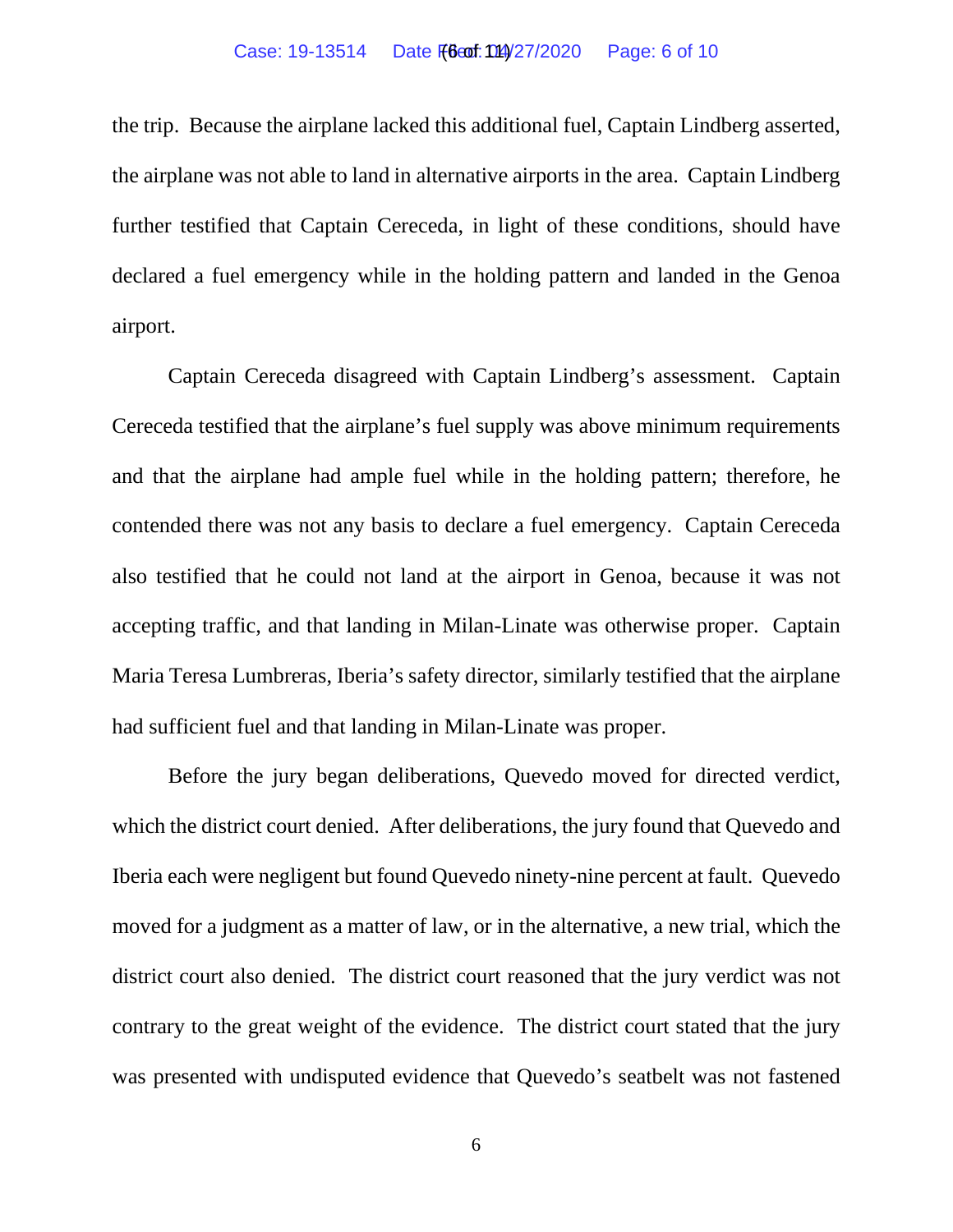and that a reasonable person under the circumstances would have fastened her seatbelt before going to sleep. Moreover, the district court noted that the only two individuals seriously injured during the flight—Quevedo and Rubio—did not have their seatbelts fastened. Quevedo filed a timely notice of appeal.

### **II. STANDARD OF REVIEW**

We review a denial of a motion for new trial for an abuse of discretion. *See Watts v. Great Atl. & Pac. Tea Co.*, 842 F.2d 307, 310–11 (11th Cir. 1988). A district court should grant a motion for new trial only when "the verdict is against the great, and not merely the greater, weight of the evidence." *King v. Exxon Co., U.S.A.*, 618 F.2d 1111, 1116 (5th Cir. 1980).<sup>[3](#page-6-0)</sup> The deferential abuse of discretion standard "is particularly appropriate where a new trial is denied and the jury's verdict is left undisturbed." *Rosenfield v. Wellington Leisure Prods., Inc.*, 827 F.2d 1493, 1498 (11th Cir. 1987). Additionally, we have held that on "a motion for a new trial[,] the judge is free to weigh the evidence." *Rabun v. Kimberly–Clark Corp.*, 678 F.2d 1053, 1060 (11th Cir. 1982) (quoting *King*, 618 F.2d at 1115); *see also Williams v. City of Valdosta*, 689 F.2d 964, 973 (11th Cir. 1982) ("[W]hen independently weighing the evidence, the trial court is to view not only that evidence favoring the jury verdict but evidence in favor of the moving party as well.").

<span id="page-6-0"></span><sup>3</sup> In *Bonner v. City of Prichard*, 661 F.2d 1206, 1209 (11th Cir. 1981) (en banc), the Eleventh Circuit adopted all Fifth Circuit decisions issued before October 1, 1981, as binding precedent.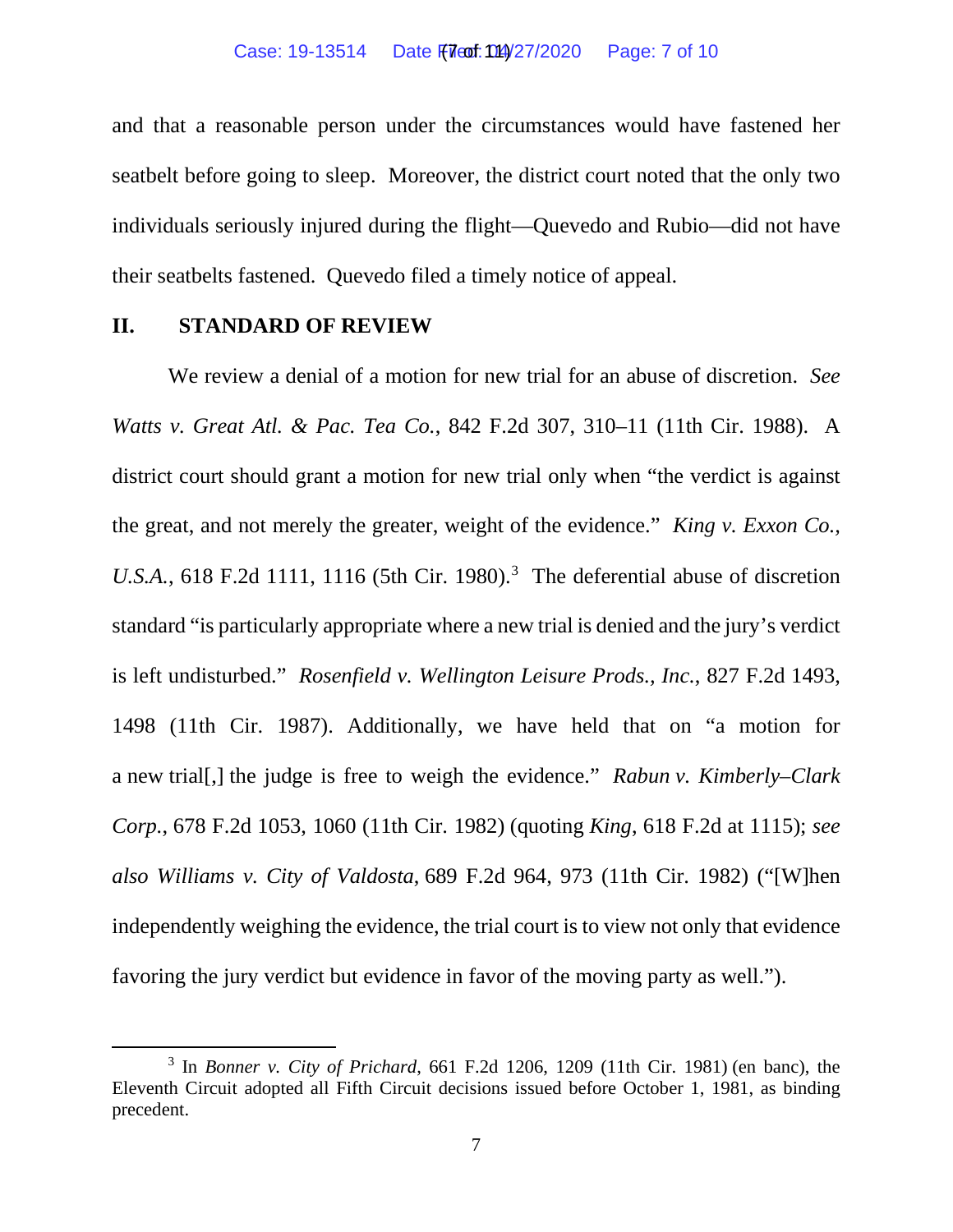## **III. ANALYSIS**

Quevedo argues that the district court should have granted a new trial because the jury's allocation of fault was against the great weight of the evidence. She contends that there is overwhelming evidence in the record showing that Iberia failed to ensure that Quevedo's seatbelt was secure and improperly diverted to Milan-Linate. We disagree.

We note the "exacting" standard of review for a district court's denial of a motion for a new trial, as well as "our duty to safeguard the role of the jury." *Rabun*, 678 F.2d at 1061. This deferential standard of review is well founded. Juries and district courts have "firsthand experience" of observing witnesses, "their demeanor, and the context of the trial." *King*, 618 F.2d at 1116. Indeed, juries are better able to make credibility determinations and resolve conflicting evidence. *See Rosenfield*, 827 F.2d at 1498. This deferential standard applies to jury determinations of comparative fault. *See Jones v. CSX Transp.*, 287 F.3d 1341, 1344 (11th Cir. 2002) (affirming district court's denial of motion for a new trial because the jury's determination that the plaintiff was ninety-five percent negligent with respect to his respiratory ailments was not against the great weight of the evidence), *reinstated in relevant part*, 337 F.3d 1316 (11th Cir. 2003).

Applying that standard, we find that the district court did not abuse its discretion in denying Quevedo's motion for a new trial, as the jury's verdict was not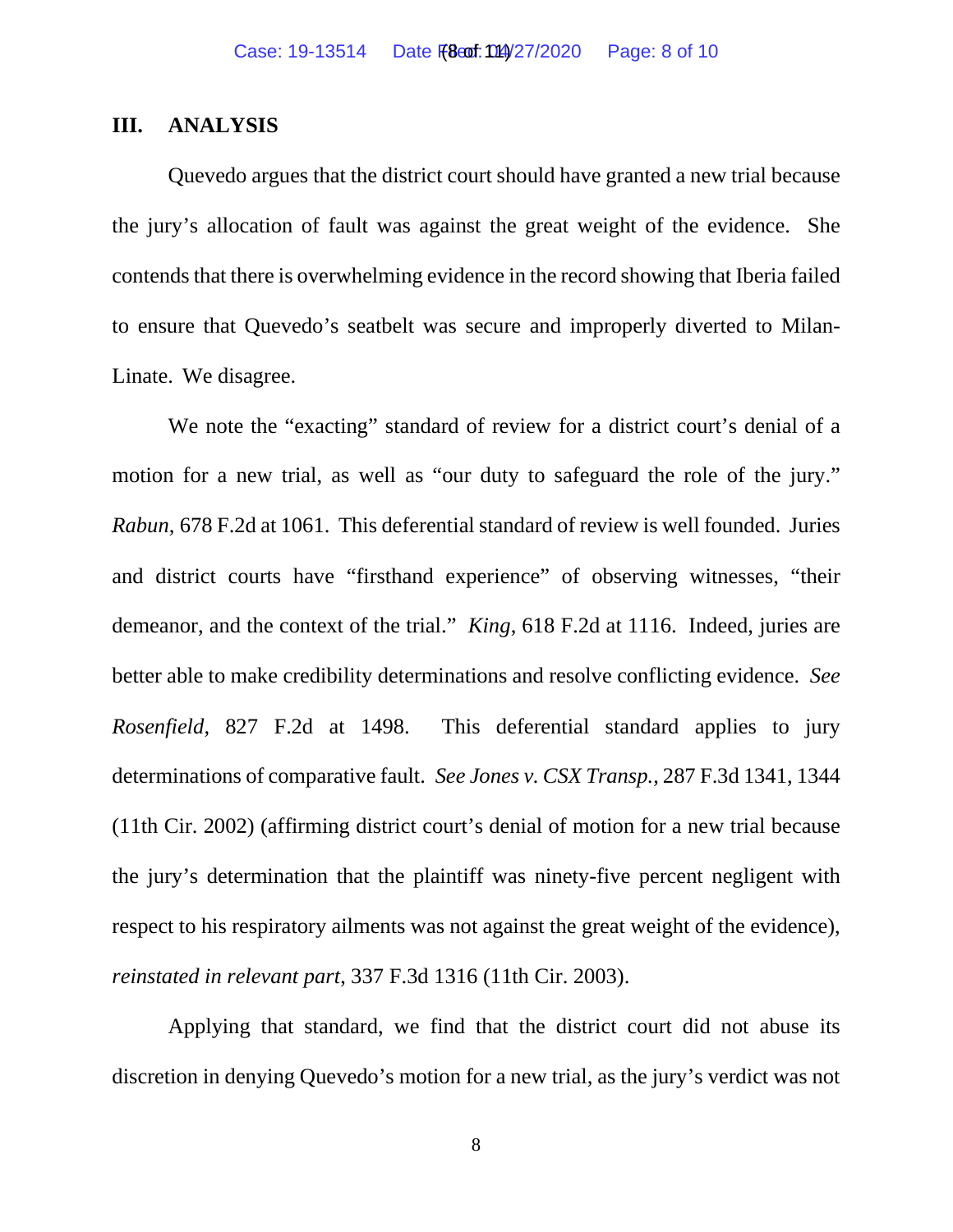against the great weight of the evidence. For example, Rubio described his row-byrow cabin check on the flight, testifying that:

[o]ur checks are very simple. This is the aisle here. Three on either side, and you go, trying to not show that you are checking. You go like this, you go smiling, you go to one row, then to the row behind it, and you turn around and you go up on the other side.

Rubio also explained the positioning of Quevedo's jacket and how he was able to see her seatbelt with the jacket covering her. Rubio was frequently asked whether he believed Quevedo's seatbelt was fastened and whether his row-by-row check was adequate. His answers were often compared to the answers he previously gave during a deposition. The jury had the opportunity to observe Rubio's testimony, make a credibility determination, and find facts based on his testimony.

The jury also heard conflicting testimony from Captain Lindberg and Captain Cereceda on whether landing the plane at Milan-Linate airport was proper. While Captain Lindberg opined that landing in Milan-Linate was improper and that Captain Cereceda should have declared a fuel emergency and landed in Genoa, Captain Cereceda disagreed, testifying that landing in Milan-Linate was proper, that the airplane had enough fuel, that declaring a fuel emergency would be inappropriate, and that the Genoa airport had stopped accepting traffic. Again, we note that the jury was able to weigh and resolve the conflicting testimonies. *See Rosenfield*, 827 F.2d at 1498; *see also Ard v. Sw. Forest Indus.*, 849 F.2d 517, 522 (11th Cir. 1988) (noting deference to the "jury's determination when issues of credibility are involved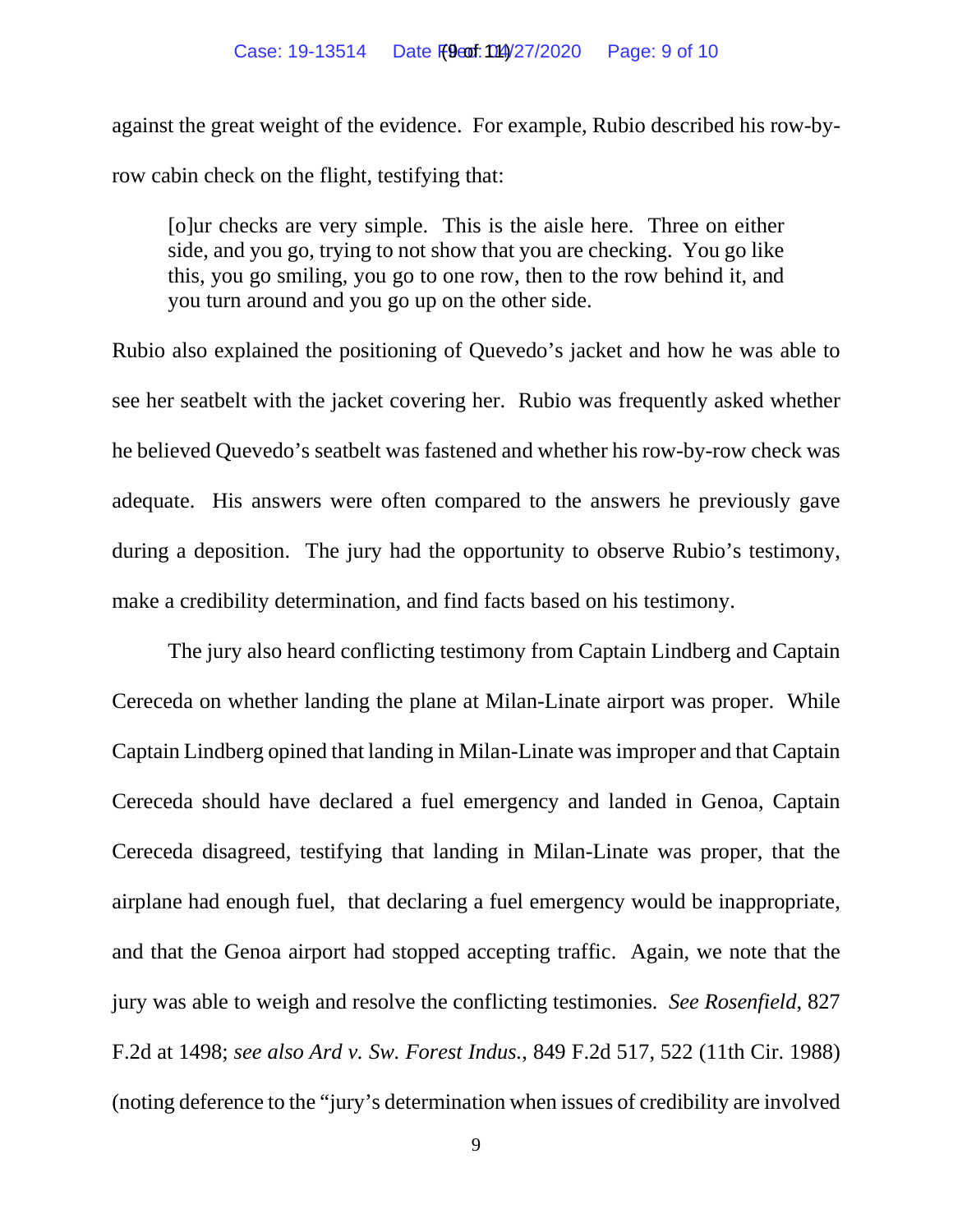or the facts are in sharp conflict"); *Hewitt v. B.F. Goodrich Co.*, 732 F.2d 1554, 1558–59 (11th Cir. 1984) (same).

Additionally, Quevedo and Rubio were the only two individuals with unfastened seatbelts, and they were the only two individuals who were severely injured by the turbulence. Quevedo herself stated that she has "done a bit of traveling" and that securing her seatbelt could be "essential for [her] life." She heard the preflight instructions and Iberia's recommendation to have seatbelts fastened during the flight. Since the simple act of fastening her seatbelt before falling asleep very likely could have prevented Quevedo's injuries, there is some evidence to support the jury's decision to find her ninety-nine percent at fault for her injuries. *See Rosenfield*, 827 F.2d at 1498. "Whether the trial judge or this court would have reached the same conclusion is irrelevant, as long as there is some support for the jury's decision." *Id.*

Accordingly, we hold that the district court did not abuse its discretion when it determined that the jury's verdict was not contrary to the great weight of the evidence.

## **IV. CONCLUSION**

Because the jury's verdict was not contrary to the great weight of the evidence in this case, we affirm the district court's denial of Quevedo's motion for new trial.

### **AFFIRMED**.

10